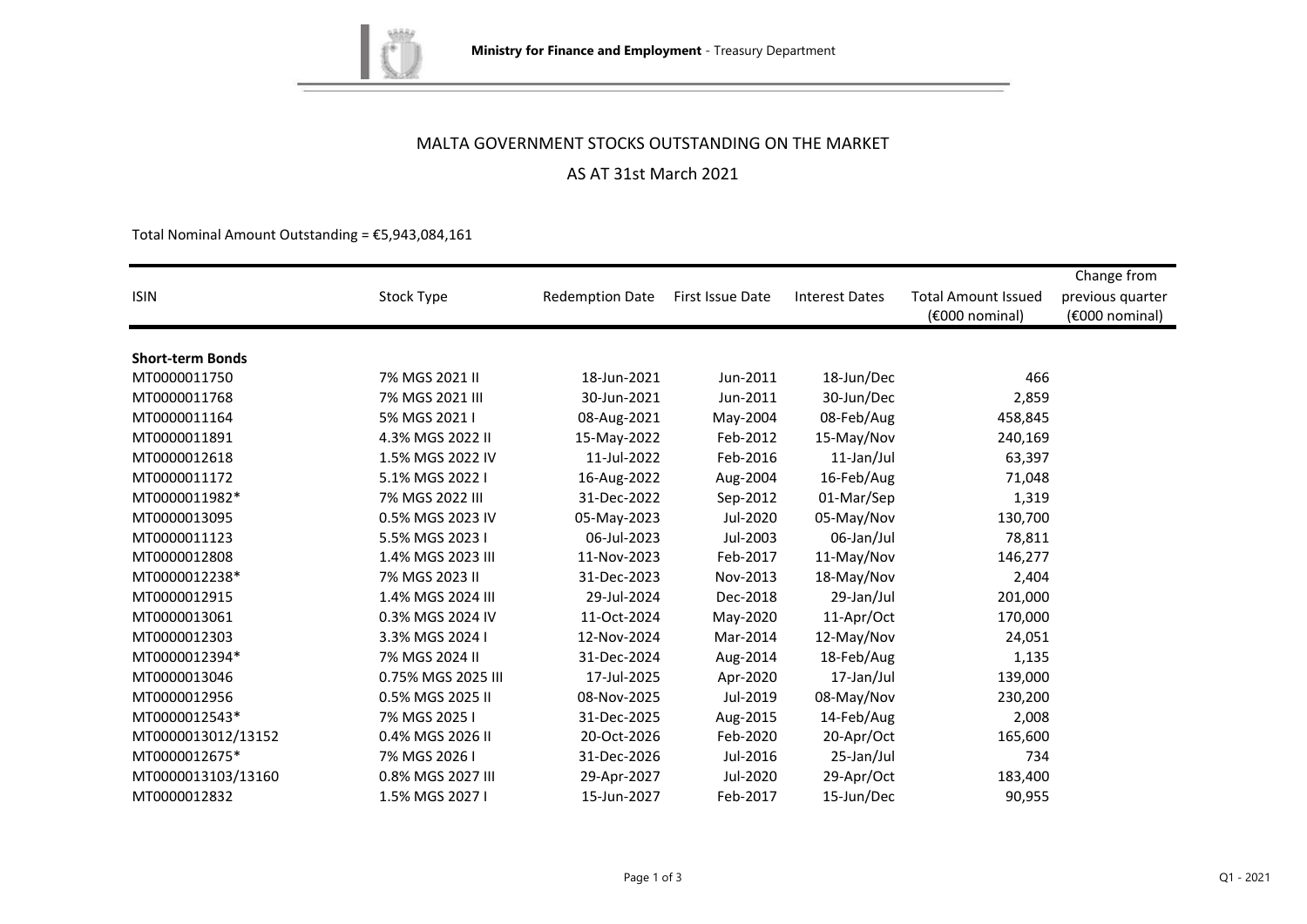

## MALTA GOVERNMENT STOCKS OUTSTANDING ON THE MARKET

# AS AT 31st March 2021

| <b>ISIN</b>              | Stock Type         | <b>Redemption Date</b> | First Issue Date | <b>Interest Dates</b> | <b>Total Amount Issued</b><br>(€000 nominal) | Change from<br>previous quarter<br>(€000 nominal) |
|--------------------------|--------------------|------------------------|------------------|-----------------------|----------------------------------------------|---------------------------------------------------|
|                          |                    |                        |                  |                       |                                              |                                                   |
| Short-term Bonds (cont.) |                    |                        |                  |                       |                                              |                                                   |
| MT0000013186             | 0.4% MGS 2027 IV   | 19-Nov-2027            | Feb-2021         | 19-May/Nov            | 146,600                                      | 146,600                                           |
| MT0000012873*            | 7% MGS 2027 II     | 31-Dec-2027            | Jul-2017         | 25-Jan/Jul            | 1,097                                        |                                                   |
| <b>Medium-term Bonds</b> |                    |                        |                  |                       |                                              |                                                   |
| MT0000012055             | 4.8% MGS 2028 I    | 11-Sep-2028            | Nov-2012         | 11-Mar/Sep            | 107,030                                      |                                                   |
| MT0000012139             | 4.5% MGS 2028 II   | 25-Oct-2028            | Mar-2013         | 25-Apr/Oct            | 286,652                                      |                                                   |
| MT0000012907*            | 7% MGS 2028 III    | 31-Dec-2028            | Jul-2018         | 13-Jan/Jul            | 261                                          |                                                   |
| MT0000012923             | 1.85% MGS 2029 III | 30-May-2029            | Dec-2018         | 30-May/Nov            | 286,500                                      |                                                   |
| MT0000012535             | 2.3% MGS 2029 II   | 24-Jul-2029            | Jun-2015         | 24-Jan/Jul            | 143,518                                      |                                                   |
| MT0000011958             | 5.1% MGS 2029 I    | 01-Oct-2029            | Jun-2012         | 01-Apr/Oct            | 79,145                                       |                                                   |
| MT0000012998*            | 7% MGS 2029 IV     | 31-Dec-2029            | Oct-2019         | 14-Apr/Oct            | 2,522                                        |                                                   |
| MT0000011651             | 5.25% MGS 2030 I   | 23-Jun-2030            | May-2010         | 23-Jun/Dec            | 440,166                                      |                                                   |
| MT0000013020             | 1% MGS 2031 II     | 23-Apr-2031            | Feb-2020         | 23-Apr/Oct            | 174,900                                      |                                                   |
| MT0000011883             | 5.2% MGS 2031 I    | 16-Sep-2031            | Nov-2011         | 16-Mar/Sep            | 201,344                                      |                                                   |
| MT0000013210*            | 7% MGS 2031 III    | 31-Dec-2031            | Mar-2021         | 25-Mar/Sep            | 212                                          | 212                                               |
| MT0000012220             | 4.65% MGS 2032 I   | 22-Jul-2032            | Nov-2013         | 22-Jan/Jul            | 140,454                                      |                                                   |
| MT0000012337             | 4.45% MGS 2032 II  | 03-Sep-2032            | Mar-2014         | 03-Mar/Sep            | 153,112                                      |                                                   |
| MT0000012386             | 4.3% MGS 2033 I    | 01-Aug-2033            | Jun-2014         | 01-Feb/Aug            | 150,700                                      |                                                   |
| MT0000012451             | 4.1% MGS 2034 I    | 18-Oct-2034            | Aug-2014         | 18-Apr/Oct            | 200,076                                      |                                                   |
| MT0000013194             | 1% MGS 2035 II     | 23-Aug-2035            | Feb-2021         | 23-Feb/Aug            | 77,400                                       | 77,400                                            |
| MT0000012865             | 2.2% MGS 2035 I    | 24-Nov-2035            | Feb-2017         | 24-May/Nov            | 20,539                                       |                                                   |